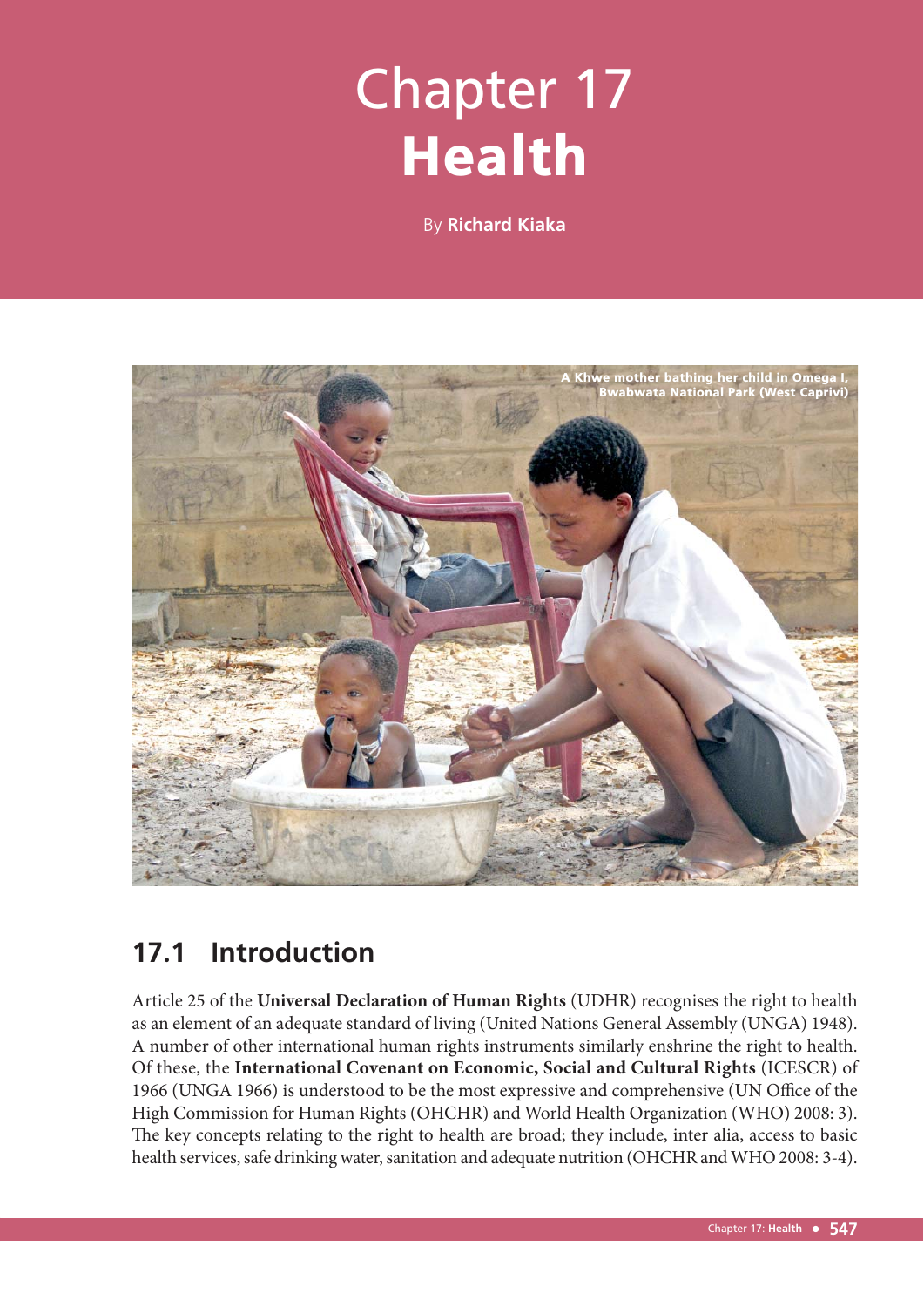Since 1978, various international platforms have recognised the emphasis on access to primary healthcare as a key element in achieving "a level of health that permits individuals to live an economically and socially productive life" (OHCHR and WHO 2008: 8).<sup>1</sup> Healthcare also forms a central plank of the UN Millennium Development Goals (MDGs). In the context of the African continent, Article 16 of the **African (Banjul) Charter on Human and Peoples' Rights** obligates state parties to take the necessary measures to promote and protect the health of their citizens (Organisation of African Unity (OAU) 1982: 5).2

The United Nations Declaration on the Rights of Indigenous Peoples (UNDRIP) (UNGA 2008) and **International Labour Organization (ILO) Convention No. 169** (ILO 1989) (to which Namibia is not a signatory) are two of the main international instruments that address the health of indigenous peoples. Article 25 of ILO Convention No. 169 obligates States party to ensure that adequate health services are made available to indigenous peoples, taking into consideration their economic, social, cultural and geographic conditions, and UNDRIP emphasises the need to promote the general principles of health, including sanitation, nutrition and health facilities (UNGA 2008: 9). However, despite the widespread recognition of these rights, both internationally and regionally, the African Commission on Human and Peoples' Rights (ACHPR) and the International Work Group for Indigenous Affairs (IWGIA), in reporting on their mission to Namibia in 2005 (ACHPR and IWGIA 2008), conveyed that indigenous people in this country, as in so many other places in the world, were still facing poor health conditions. The conditions observed were characterised by inadequate nutrition, limited access to safe drinking water, difficult access to health facilities and increasing rates of HIV infection (ACHPR and IWGIA 2008: 118). There is very little doubt that significant numbers of indigenous communities globally are living in deplorable socio-economic conditions. There is a relationship between poverty, marginalisation and poor health (Gibson 2010: 54). As also noted in many study reports, including that of the ACHPR and IWGIA (2008: 118-119) and this San Study report (see Chapter 14 on livelihoods, food security and poverty), the general poverty, poor nutrition and unhygienic conditions found in most indigenous communities render them susceptible to preventable diseases and health risks and hazards. Additionally, many indigenous communities, especially in Africa, live in very remote areas which have only minimal healthcare and social service coverage, thus treatment of various ailments is frequently constrained by geographical location (IWGIA 2006: 204).

Namibia is a party/signatory to all of the international treaties cited above, except for ILO Convention No. 169. As such, it has an obligation to ensure that all of its citizens – including its marginalised indigenous peoples – have access to adequate healthcare coverage, including quality services. The **Constitution of the Republic of Namibia** asserts the following in Chapter 11 on "Principles of State Policy":

#### **"Article 95: Promotion of the Welfare of the People**

The state shall actively promote and maintain the welfare of the people by adopting, *inter alia*, policies aimed at … (j) consistent planning to raise and maintain an acceptable level of nutrition and standard of living of the Namibian people and to improve public health; ...."

The overarching emphasis of public healthcare in Namibia is on the provision of primary healthcare through the establishment of accessible and affordable health clinics. Namibia's Third National **Development Plan (NDP3), 2007-2012** (NPC 2008: 228) elaborated on this, placing emphasis on

<sup>1</sup> In 1978, the International Conference on Primary Health Care was held in Alma-Ata (then in the USSR) and led to the adoption of the **Declaration of Alma-Ata** (WHO 1978). 2

The OAU was replaced by the African Union (AU) in 2002.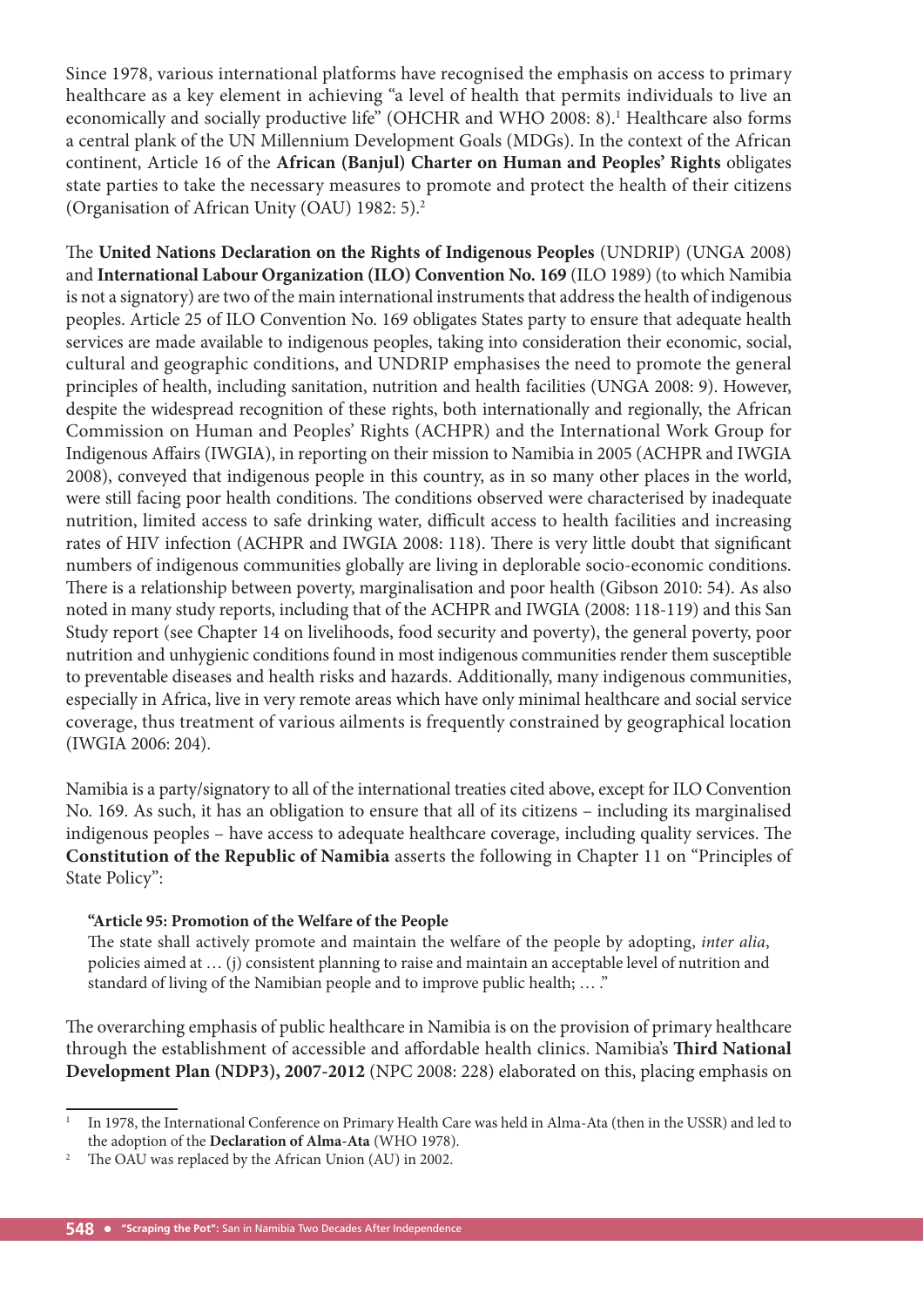community participation in the healthcare system, equitable access to quality healthcare services, affordability of health services and cooperation with sectoral players. Namibia's fourth and current **National Development Plan (NDP4), 2012-2017** (NPC 2012: 57) captures the essence of the ICESCR, in that it focuses on making the healthcare system (including prevention, treatment and rehabilitation) work in the most affordable, accessible and culturally acceptable way. Both NDP3 and NDP4 recognise the need to reach out to the most disadvantaged Namibian communities by ensuring that the national healthcare system is affordable, accessible and culturally acceptable to them.

Notwithstanding the commendable efforts that the country has made in healthcare provision, the health conditions of the San remain a great challenge for the government. In the last decade, the San were reported to be the unhealthiest group of people in Namibia, with a life expectancy of 46 years, which was estimated to be 25% lower than the national average in 2005 (ACHPR and IWGIA 2008: 118). The Government of Namibia has indicated that the San have no specific priority health needs as compared with the rest of the population (Gibson 2010: 52), whereas Health Unlimited reported in 2003 that they were the only group in Namibia whose health conditions had been declining since Independence (Health Unlimited 2003). In his report to the UN Human Rights Council in April 2013, the UN Special Rapporteur on the Rights of Indigenous Peoples, James Anaya, underscored that the San are increasingly facing a multiplicity of health-related problems, largely because of the underlying structural inequalities and recurrent injustices in which the livelihoods of the San are embedded (Anaya 2013: 17-18). This chapter of the San Study report describes the difficult health situation that the vast majority of the San of Namibia currently endure.

### **17.2 Common diseases among the San**

Common diseases that affect the San are those that reflect national health challenges in Namibia generally. However, the situation is especially severe for the San because of the unfavourable socioeconomic, political and geographical conditions that they face (Suzman 2001b: 113). The most common diseases identified in our field research were HIV and AIDS (hereinafter "HIV/AIDS"), TB, malaria and gastro-intestinal diseases.

#### **17.2.1 HIV/AIDS**

HIV/AIDS has been a major health problem in Namibia since the 1990s, and Namibia has had one of the highest HIV prevalence rates in the world for a number of years. In 2010/11, Namibia's Ministry of Health and Social Services (MoHSS) estimated the HIV prevalence rate in the general population aged 15-49 to be 13.5% or 189 000 people (MoHSS 2012: 17). Compared to the United Nations Development Programme (UNDP) estimate of 20% for Namibia in the late 1990s (UNDP 1998: 18), the 2010/11 rate demonstrates a significant decline, but it remains much higher than the global and sub-Saharan African average rates of 0.8% and 4.9% respectively (United Nations Programme on HIV/AIDS (UNAIDS) 2012: 8).

In the 1990s, the risk of HIV infection in the various San groups in Namibia was not yet recognised as a critical issue, mainly because of their geographical remoteness and isolation. However, Suzman (2001b: 114-115) apprised that the effect of the pandemic among the San in subsequent years would be radical because of their various vulnerabilities. Subsequently, reports of the International Work Group for Indigenous Affairs (IWGIA 2006: 504; 2009: 563) and anecdotal evidence have attested to the fact that the HIV prevalence rate is increasing among indigenous groups in Namibia – especially among the San – and that the impacts of this are far-reaching. Currently there is no disaggregated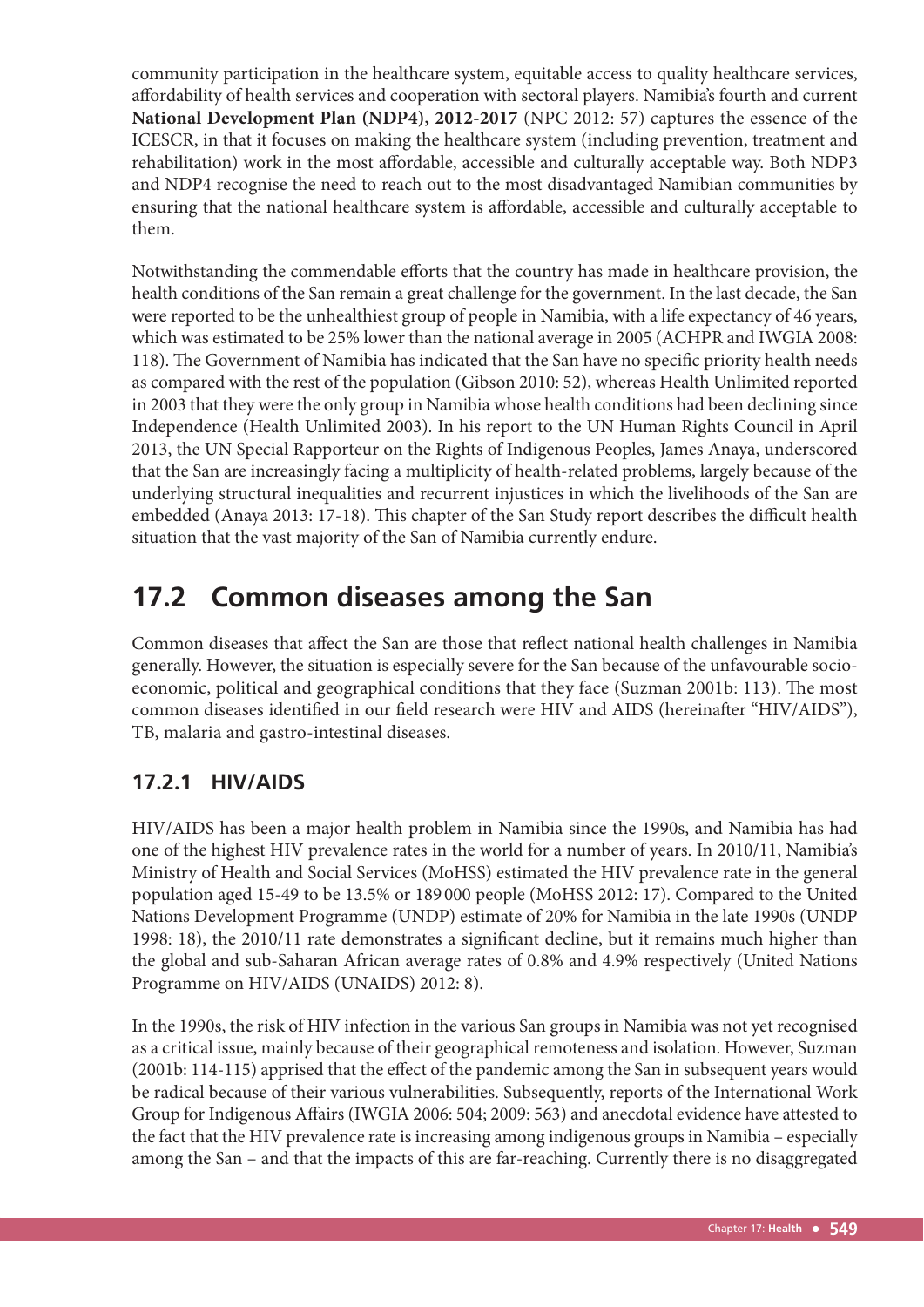data on the increasing HIV prevalence rate among the San groups in Namibia, but a recent specific case report (IWGIA 2009: 563) estimated the rate among the Ju|'hoansi in Tsumkwe District to be between 10% and 12%. In all of the regions visited for this San Study, participants in our focus group discussions (FGDs) cited HIV/AIDS as a disease that is not only common but also severe. Awareness of how HIV is spread, prevented and treated, and the healthcare services available to those infected and affected, varied according to the remoteness of sites and the presence – or otherwise - of HIV/AIDS-related projects. A number of factors were identified as contributing to the vulnerability of the San with regard to HIV/AIDS and its ramifications.

The poor socio-economic conditions in which the San live have made them susceptible to sexual relationships with other people (who, at many of our research sites, were better off than the San at those sites), thereby increasing the San's risk of exposure to the virus. Settlements along highways (e.g. those in Oshivelo in Oshikoto Region and those in West Caprivi) and near urban areas (e.g. Outjo in Kunene Region) presented worrying scenarios whereby San women/girls were sexually exploited by 'sugar daddies', truck drivers or businessmen in exchange for material benefits such as money, soap and clothing. Similar cases have been identified and documented in other studies such as Lee and Susser (2006), and Suzman (2001b: 114). Lee and Susser, for example, link the spread of HIV among the Ju|'hoan San in eastern Namibia to the group's interaction with non-San, where "sex is the medium of transaction" (Lee and Susser 2006: 50).

The poor nutrition that we observed in all San communities may undermine appropriate care for those infected with the virus, who require, inter alia, an adequate and good-quality diet in order to remain as healthy as possible and/or to benefit fully from antiretroviral drugs. Stigmatisation associated with the disease was found to be high in most of the regions covered in our study, and this is highly likely to have far-reaching effects on uptake rates for counselling, testing and treatment. Reportedly a high number of San feared going for HIV testing, and of those who had done so and tested positive, many feared discussing their status, and consequently risked undermining their own access to treatment and healthcare services. By the time of our field research, the geographic isolation referred to above had constrained access to HIV/AIDS prevention, testing, treatment and healthcare services. In such areas – where clinics are largely absent (or if present, are poorly equipped) – FGD participants mentioned as issues the shortage of condoms, limited HIV education programmes, a lack of screening services and the unavailability of antiretroviral treatment (ART).

#### **17.2.2 Tuberculosis**

Recently the World Health Organization (WHO) ranked Namibia number four on the list of the world's worst-hit countries in terms of tuberculosis (TB) (Van Gorkom et al. 2013: 23). Nevertheless, remarkable improvements have been reported in the country since 2005 in terms of the case notification rate (CNR) and absolute numbers of cases. The MoHSS reported a major (10%) decrease in the CNR in 2007/08, and the WHO estimates reflect a gradual decreased from 1287 cases per 100 000 in 1990 to 603 per 100 000 in 2010.3

TB remains a disease linked closely to poverty and its defining characteristics: "overcrowding, impoverishment, poor nutrition and being members of historically disadvantaged communities" (Gibson 2010: 52). Our research has confirmed that these are defining characteristics of the San communities in Namibia; they are accurate descriptions of their common circumstances. Their Human Development Index (HDI) ranking and their per capita income are the lowest compared

<sup>3</sup> See www.aho.afro.who.int/profiles\_information/index.php/Namibia:Analytical\_summary\_-\_Tuberculosis.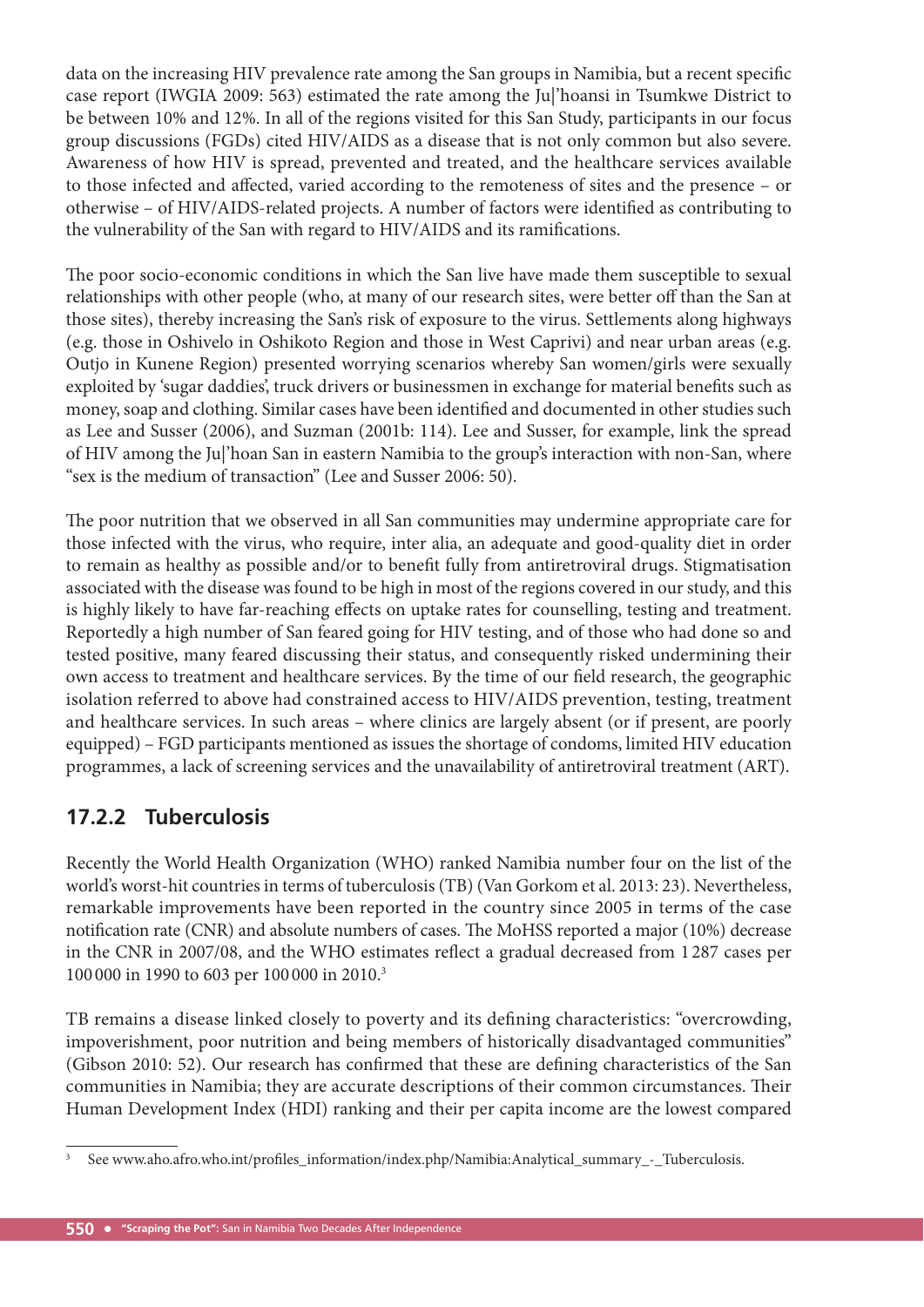with those of the other language groups in Namibia, and less than half of the national average in both respects (Gibson 2010: 52). Furthermore, our research has confirmed the findings of previous studies that the San of Namibia are affected by acute food insecurity, landlessness, poor access to education and constrained access to means of achieving a cash income. Paul Farmer (as cited in Gibson 2010: 52) argues that these are the factors that predispose people to active TB. It is therefore not surprising that a study in 2003 found the TB infection rate among the San of Namibia to be the highest in Namibia and one of the highest in the world, i.e. 1 500 cases per 100 000 people (Health Unlimited 2003). Furthermore, Wiessner (as cited in Gibson 2010: 52) estimated that by 2003, more than 50% of the adult deaths among the Ju|'hoansi were associated with TB.

FGD participants at all of our research sites identified TB as a severe disease among them. Likewise, health workers in each region covered unanimously stated that TB was one of the most common diseases among the San, and that its prevalence among San was higher than among the other ethnic groups in these regions. The high prevalence rate was linked to a number of factors. Poverty in San households (characterised by malnutrition, among other things) lowered people's immune systems and provided conditions for TB to thrive. The small and overcrowded shelters in which the San generally live have also contributed to the spread of TB. Gibson (2010: 52) emphasised that TB "is a disease that marks social inequalities, lack of power and poor or insufficient nutrition", so it is small wonder that its prevalence is reportedly higher among the San than among other ethnic groups. According to health workers whom we interviewed, tobacco smoking and alcohol abuse – common practices among the San – not only created conditions for the disease to thrive, but also lowered the effectiveness of treatment drugs, contributing to drug-resistant strains of TB. In many places, such as some of our research sites in Ohangwena Region, smoking pipes and drinking glasses are often shared, which may also contribute to the spread of this disease. Despite their dire need of TB treatment and healthcare services, a great many San individuals were deprived of these because of their geographic remoteness but also their mobility (see also Anaya 2013: 17; and Gibson 2010: 52). San participants in our FGDs found travelling from their homes to healthcare facilities problematic, due not only to the scarce and unreliable means of transport, but also the high costs involved. In areas where their mobility was high (e.g. Kavango, Ohangwena and parts of Omaheke), the treatment of those already diagnosed was often interrupted. Such realities may contribute to the development of multi-drug-resistant TB (MDR-TB), which is a major health problem and obstacle to effective treatment globally (Riks et al. 2012: 1). Geographical remoteness and mobility which constrains timely and regular treatment administration should be given significant consideration when planning for TB healthcare provision to the San. However, San individuals' failure to adhere to TB treatment regimens was more often than not blamed on 'the San culture' – perceptions of which have often led public healthcare workers to adopt an antagonistic attitude to San patients, as Gibson also observed in Tsumkwe District (Gibson 2010: 58-59). This adversarial attitude, and healthcare workers' tendency to deem the San patients culpable for the treatment failure based on their own notions of San culture, exacerbated the San's mistrust of healthcare workers.

#### **17.2.3 Malaria**

Malaria is a major public health problem in Namibia. The rate of transmission of malaria in this country is estimated to be 15% in low-risk areas (central, north-central and eastern Namibia) and 55% in high-risk areas (Caprivi and Kavango Regions).4 Most of the San of Namibia live in these high-risk areas. A national policy on malaria was introduced in 1991, but with time it was broadened to cover other vector-borne diseases. The Namibia Malaria Strategic Plan 2010-2016 targets five

<sup>4</sup> See www.aho.afro.who.int/profiles\_information/index.php/Namibia:Analytical\_summary\_-\_Malaria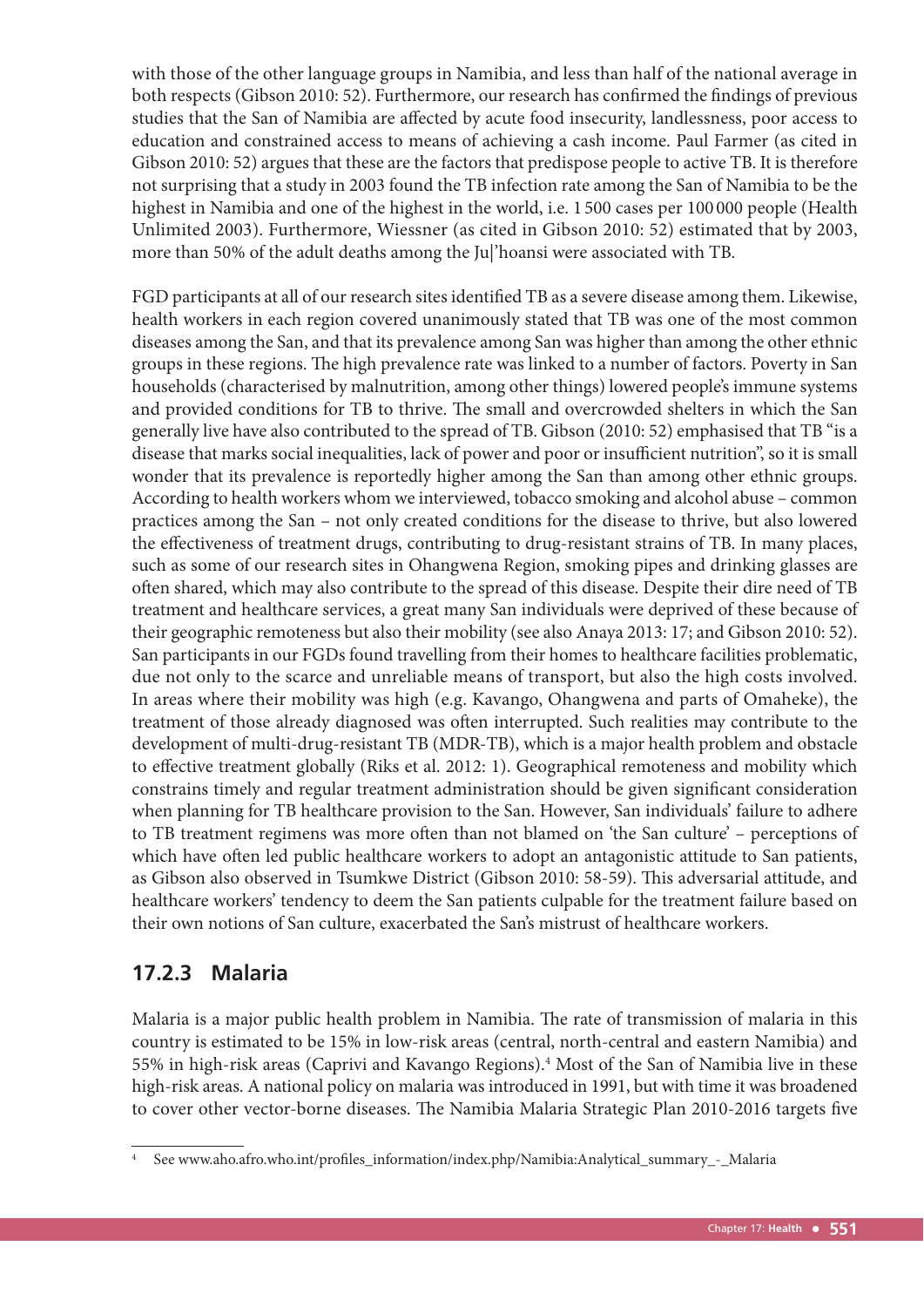areas of intervention: programme and operations management; diagnosis and case management; surveillance, epidemic preparedness and response; integrated vector control; and behaviour change communication and community mobilisation (MoHSS 2010b). Participants in our FGDs identified malaria as a serious and common disease, i.e. to varying degrees, depending on the region or geographical location and the season. The San groups living in malaria-prone areas, for example the Khwe and !Xun in Caprivi and the !Xun in Kavango and other north-central areas, rated malaria as a high health risk, especially in the rainy season, whereas the !Xun and Ju|'hoansi in eastern and southern areas rated it as a low health risk. Knowledge about malaria (causes, spread, symptoms and treatment) was high at all of our research sites except Omundaungilo settlement and Onane village in Ohangwena Region. In Omundaungilo the cause and spread of malaria were linked to eating bad food and having "too much air in the stomach" rather than to mosquitoes as a vector, and participants in Onane did not know what causes and spreads malaria. In any case, the San in Onane and Omundaungilo had some of the worst school enrolment rates compared to those at the other research sites in Ohangwena.

San vulnerability to malaria was expected to be high, considering their prevailing socio-economic deprivation. For example, they had limited means of preventing transmission of the disease as most of them did not have access to treated mosquito nets. In Kavango and Ohangwena Regions, where the San lived in extreme poverty, we observed that many lived and slept in temporary shelters with porous walls and roofs that could not keep out mosquitoes and other insects. In Onane village in Ohangwena, some of the San even slept outside in the open, making exposure to mosquito bites unavoidable. At some sites (e.g. in Omusati Region), the San burned wild herbs to keep mosquitoes away – but this measure could pose the risk of exposure to respiratory health challenges, especially in infants and children. Malaria had devastating effects on those living in very remote areas where it was difficult and costly to access healthcare services for early diagnosis and timely treatment.

#### **17.2.4 Gastro-intestinal diseases**

Ailments such as diarrhoea and abdominal pains, and ailments related to unhygienic conditions specifically, were common health concerns at almost all of our research sites. Similarly, healthcare workers whom we interviewed in state hospitals and clinics deemed gastro-intestinal ailments to be more prevalent among the San than among people of other ethnic groups. These ailments are linked to the poor hygiene that stems from the poor living conditions of the San, their poor diets, and the untreated water which they used for domestic consumption. FGD participants and healthcare workers expected these conditions to be exacerbated by poverty, low levels of education and general marginalisation. Our findings at most of the sites corroborated Suzman's assertion that diarrhoea and other stomach ailments are some of the main causes of death among San children (Suzman 2001b: 115).

### **17.3 Government support and access to health services**

Over the last two decades, the Namibian Government, through the Ministry of Health and Social Services (MoHSS), has laboured to improve the highly unequal healthcare system that it inherited at Independence. By 2009 there were "46 hospitals (district, intermediate; including public, faithbased and private), 49 Health Centers, and approximately 350 clinics and other healthcare service points" (MoHSS and ICF Macro 2010:  $11$ ) – these figures may have changed subsequently. These facilities are distributed across all regions of the country, but specialised services are concentrated in hospitals in urban areas. Promoting healthcare is one aim of **Namibia's Vision 2030** (NPC 2004a),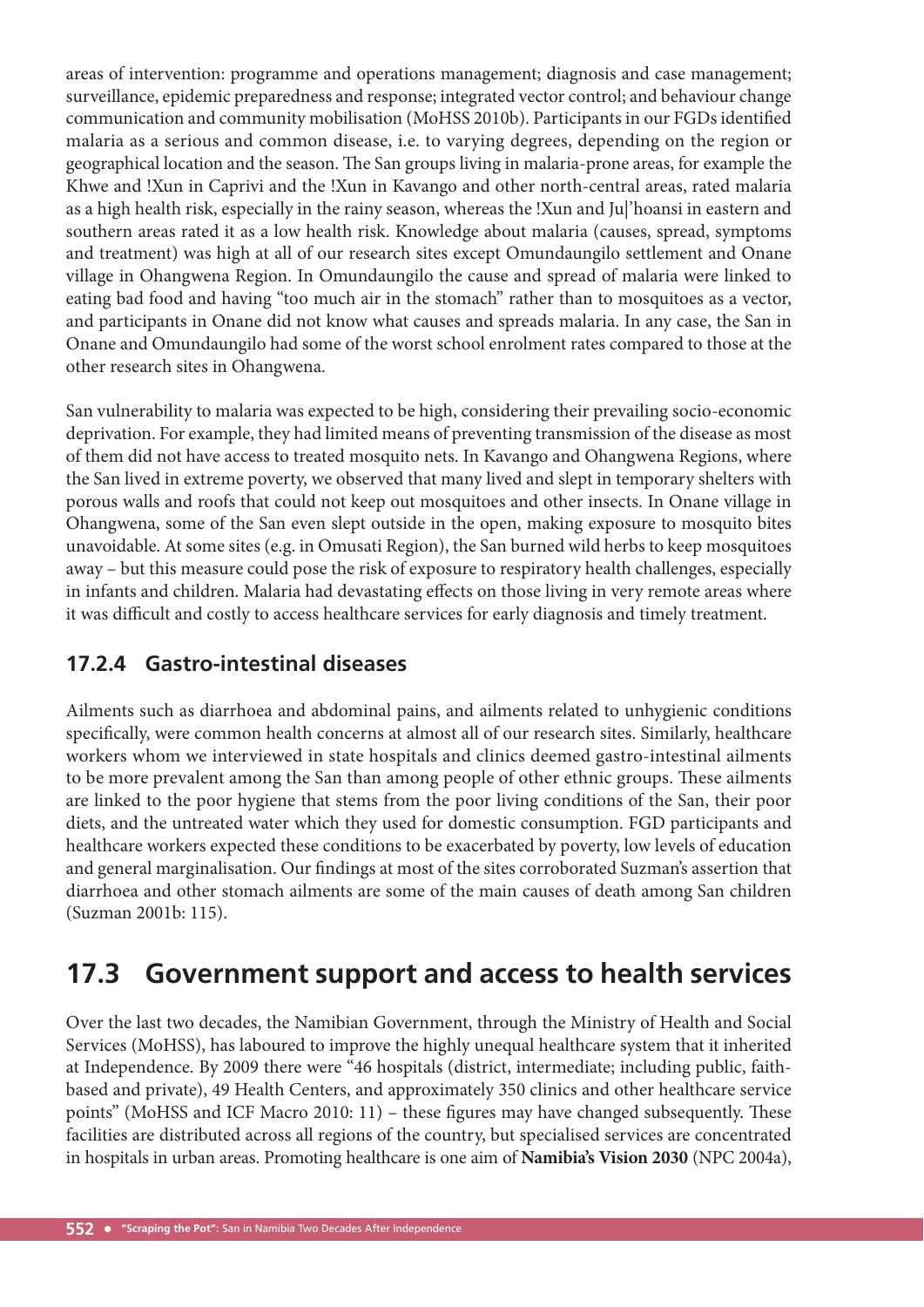and the government has put in place the **National Health Policy Framework (NHPF) 2010-2020** (MoHSS 2010c) to guide the healthcare-promotion process. The NHPF emphasises the need for the expansion, promotion and delivery of accessible, sustainable and equitable quality primary healthcare through community-based health services.

Healthcare in rural areas, where the majority of the poor live, is often overstretched and underresourced, despite the government's ambitions and its guiding policies and strategies. The San, who in general are the poorest of the rural poor (Arowolo et al. 2011: 52; and this report) face some challenges with access to health services.

#### **17.3.1 Distance to healthcare services**

The long distances to clinics and hospitals, albeit with considerable variation from place to place, are one of the main barriers to San access to healthcare. Those living near urban settlements such as Rundu (Kavango Region), Katima Mulilo (Caprivi Region), Oshivelo (Oshikoto Region), Oshikuku (Omusati Region), Outjo (Kunene Region) and Gobabis (Omaheke Region) had shorter distance to cover to reach healthcare facilities, but only a few San villages outside urban settlements had a healthcare facility nearby. The ACHPR/IWGIA mission to Namibia in 2005 established that 80% of the San in Namibia live at an average distance of 80 km away from health facilities (ACHPR and IWGIA 2008: 21). This overall figure may have changed marginally since 2005, but our study verified this figure at several research sites in 2012/13. Worryingly, some San settlements in Kavango and Ohangwena Regions are over 50 km away from the nearest clinic. The San found transportation to clinics largely unaffordable, always assuming that they could find a vehicle to take them there in the first place, thus they depended heavily on finding a ride when they needed to go to a healthcare facility, and spent a long time waiting for rides. Although the government mobile clinics visited many of the remote villages, in most cases the visits were irregular (see also Anaya 2013: 17). Also, at some sites it was said that the mobile clinics targeted only a particular segment of the populace (usually infants, children and/or old people), and/or provided only a couple of specific health services, such as immunisation and high blood pressure treatment. In areas where we found that the San are still mobile (e.g. Xeidang in Kavango Region and Onane in Ohangwena Region), mobile clinics were usually not an effective means by which to reach the San communities.

#### **17.3.2 Costs of public healthcare services**

Clinic or hospital costs were the same for everyone, but reportedly unaffordable for the majority of the San, considering the extremely limited availability of cash within their households and their general inability to earn cash (see Chapter 14 on livelihoods, food security and poverty). Government clinics and hospitals charged N\$4 and N\$8 respectively to attend to a patient on weekdays. It appears that these fees covered both the consultation plus a course of medicine/s. People with special needs, such as orphans and vulnerable children (OVC), pensioners and marginalised communities (e.g. the San), are supposedly exempted from paying the fees charged for clinic and hospital visits, however we found that the implementation of the exemption policy varied considerably from site to site: the policy was being implemented in only a few areas – generally where the San had a strong traditional authority (TA) and/or community leaders (e.g. parts of Omaheke Region and in Tsumkwe East and West in Otjozondjupa Region), most likely because the TA/leaders negotiated for the exemption. Most of the San, however, reported that they did not get any exemption. In Omusati Region, for example, we found the application of the medical fee exemption for San to be virtually non-existent – a scenario that could be linked to the perceived high levels of integration between the San and the Owambo people in that region.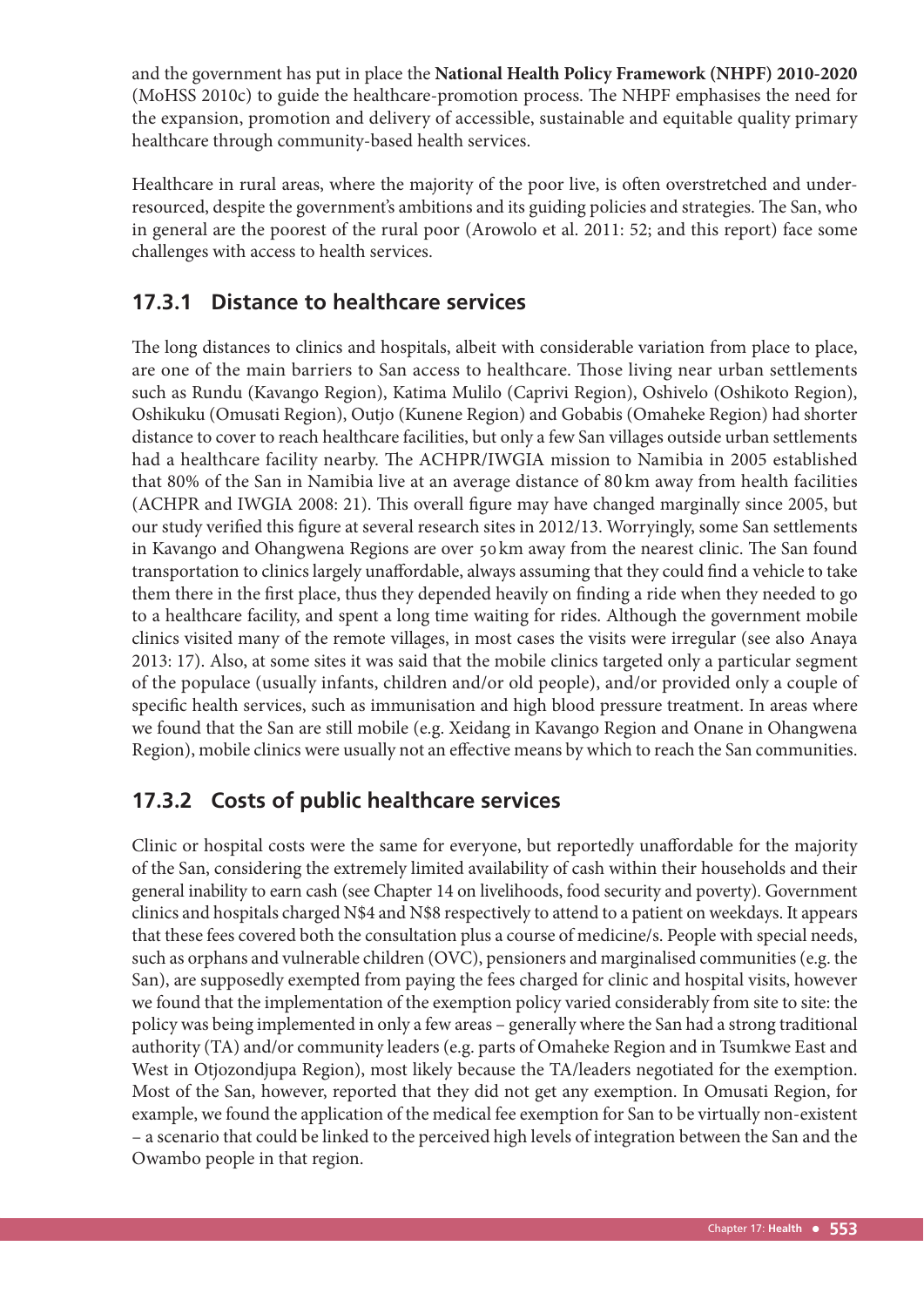## **17.4 Discrimination and access to health**

Ingrained discrimination against the San continues to blight their access to healthcare, and the San at all of our research sites expressed a perception of unfair treatment at the state health facilities. Across the study regions there were reports of verbal abuse of San patients by some healthcare workers. According to many FGD participants, a healthcare provider might refer to a San patient's poor economic status, relatively poor hygiene and/or alcoholism in a negative manner and in direct contravention of professional ethics (see also individual case studies in Gibson 2010: 49-50). Such behaviour naturally makes San people reluctant to visit clinics and hospitals, and it should be noted that similar complaints were received by the UN Special Rapporteur on the Rights of Indigenous Peoples in Namibia (Anaya 2013: 18).

Discrimination also arose due to San patients and healthcare workers speaking different languages: in clinics and hospitals in some areas, the healthcare workers could speak confidently only in a Bantu language and/or English, whereas the San could express themselves only in a San language or Afrikaans. This communication barrier often led to misunderstandings between patient and healthcare worker, and sometimes caused difficulties in administering the medication prescribed (Anaya 2013: 18). Allegedly there were instances of healthcare workers lacking patience with San patients and blaming them for misunderstanding treatment instructions. However, in areas where the San could speak the language of the ethnic majority, such as Omusati and Ohangwena where they could speak Oshiwambo, communication was not an impediment to accessing healthcare.

### **17.5 Traditional/indigenous medicine**

The use of traditional/indigenous medicine was practised to a limited extent at most of the research sites in all the study regions except Omusati. The San employed traditional medicine either before seeking access to conventional treatment, or in tandem with conventional treatment. At the sites where traditional medicine was used, there seemed to be clear knowledge as to what diseases could be treated with these, and medicinal herbs were often cited as the means employed to cure diarrhoea, other stomach ailments and coughing (the latter especially among children). Although traditional medicine could be regarded as a cultural practice among the San, the FGDs at some sites (e.g. in Ohangwena Region) suggested that a poverty-driven inability to afford conventional treatments compelled the San to use medicinal herbs as alternatives. This was also an observation of Gibson (2010) in Tsumkwe, where the Ju|'hoansi used traditional medicine to treat the symptoms of TB – even though they knew that they should not use traditional medicine together with their TB medication. A certain amount of knowledge of traditional medicine was still present among the San participants in our FGDs, especially the elderly. However, with limited access to natural resources in many areas following systematic injustices vis-à-vis land rights, it is expected that there will be an eventual decrease in the use of traditional medicine products and other resources, and that in turn this will reduce the building and sharing of indigenous knowledge regarding their use.

Reliance on traditional healers was limited and varied from region to region. Many San in Caprivi Region, and in areas around Outjo and Okaukuejo in Kunene and Oshana Regions respectively, reported visiting traditional healers in times of need, whereas at other sites there was hardly any mention of consultation of traditional healers, or no mention at all. Administering of traditional medicine by traditional healers also seemed to be on the wane, possibly because of a rising mistrust in the practice due to its commercialisation, as was noted in Oshivelo (see Chapter 6 on Kunene, Oshikoto and Oshana Regions, page 219).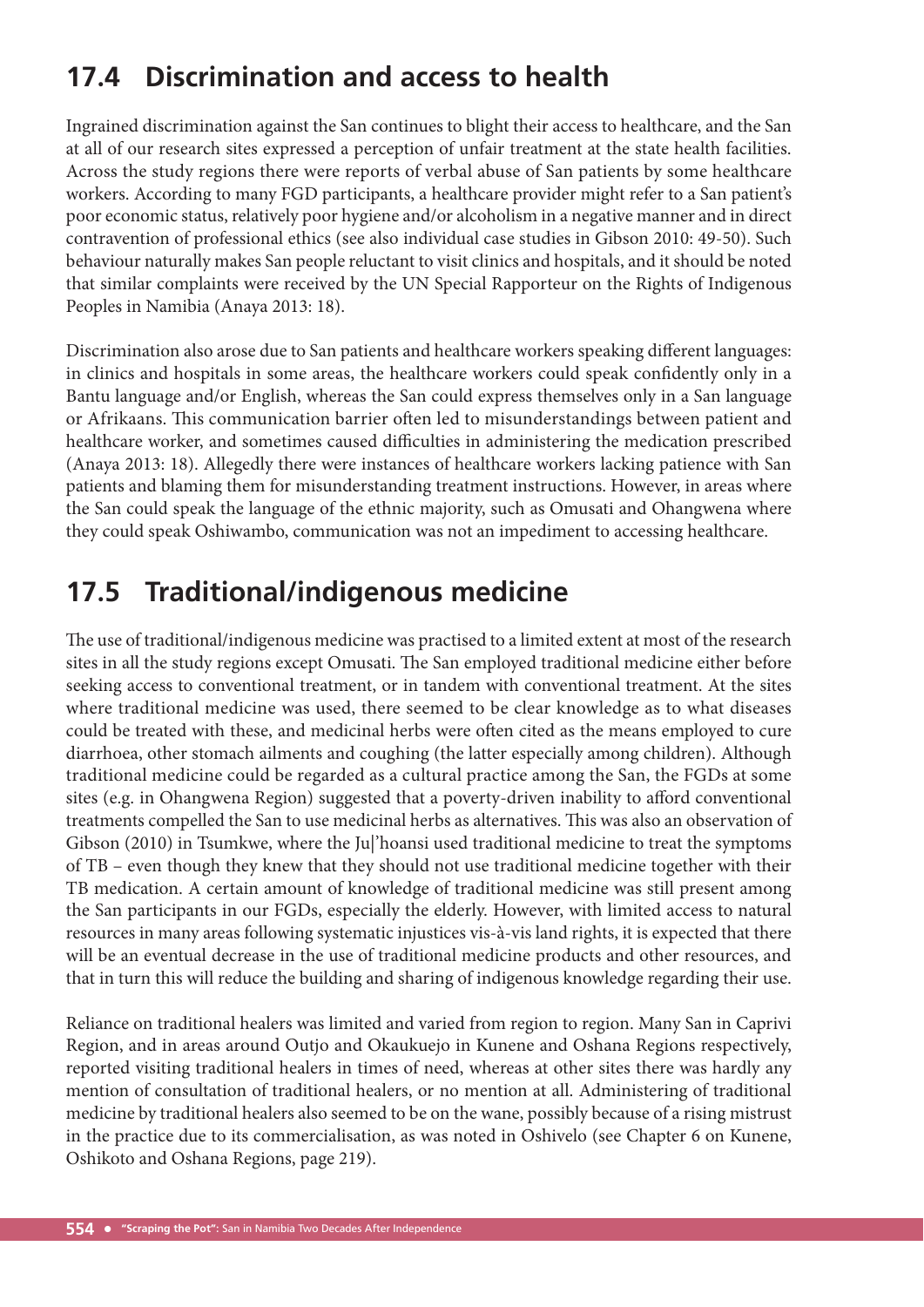### **17.6 Maternal health and teenage pregnancy**

A number of reports show that maternal health has improved considerably in Namibia in recent years as compared with the 1990s. The Namibia Demographic and Health Survey (NDHS) 2006-2007 found that skilled health personnel attended 81% of births in the survey period compared with 68% in 1992 (MoHSS 1993: 97; MoHSS 2007: 124). The number of pregnant women attending antenatal care (at least four visits in the pregnancy period) has also been increasing since the 1990s (MoHSS 1993: 93; MoHSS 2007: 116).<sup>5</sup> Notwithstanding a positive national trend, our study found that the majority of San women across all regions studied gave birth at home, mostly under the care of unskilled health personnel or with no assistance at all. The socio-economic positioning of the San in society is a key reason for this state of affairs: the cost of transportation to a healthcare facility for delivery was prohibitively high in many cases, especially for those in remote areas, and many were also unable to pay the N\$20 charged for delivery at a healthcare facility. Although the San are in theory exempted from paying the delivery fee, it was a generally expressed concern that the exemption was not implemented at some healthcare facilities. In addition, there were reported cases of verbal mistreatment/abuse by the birth attendants in government clinics, health centres or hospitals – which understandably discouraged the San women from giving birth at these places. Consequently, it was not surprising to learn that even San women at sites closer to a health facility mostly preferred to give birth at home. Home births can be very risky, especially in cases of emergency or complications which increase the danger to the mother and baby. Furthermore, home births increase the risk of mother-to-child transmission of HIV. Accessing antenatal and postnatal care depended on the availability of a healthcare facility nearby, the implementation of the fee exemption, and the nature of the relationship between the San and the healthcare staff.

The rates of use of birth control among the San were generally low – this could be linked to their challenges in accessing healthcare services. However, in some areas (e.g. Kavango Region), cultural norms affected the use of birth control, i.e. people believed in having as many children as possible, and the use of contraceptives was regarded as a western cultural practice.

High teenage pregnancy rates are a national problem in Namibia. However, among the San, the impacts of teenage pregnancies tend to have more far-reaching effects than among other ethnic groups. Reportedly a significant number of San girls have dropped out of school due to pregnancy (see Chapter 16 on education). The government allows female learners who have fallen pregnant to continue with their education both prior to and after giving birth, but in spite of this authorisation,<sup>6</sup> not many San girls have returned to school after giving birth. This could be attributed partly to the limited efforts made in respect of counselling and motivation. Children born to teenage mothers are often left with a grandmother who depends on a pension, and this situation can bring about the neglect of San children that was said to be a problem for some children at some of our research sites. Although this situation also arises in other ethnic groups, San grandmothers are often even more overburdened than those in other ethnic groups because they have little or no financial support from social networks – usually there is very little to share within a San community. Reproductive health education efforts among the San thus need to be intensified and broadened to cover teenage pregnancy, in order to address this challenge which constrains girls' education, household income, and psychological wellbeing.

<sup>5</sup> The fifth UN Millennium Development Goal (MDG5) aims at a minimum of four visits in the entire pregnancy – see for example http://mdgs.un.org/unsd/mdg/Metadata.aspx?IndicatorId=0&SeriesId=763 6

As set down in the *Education Sector Policy on the Prevention and Management of Learner Pregnancy* (MoE 2012b). One main goal of this policy is to increase the number of learner-parents who complete their education.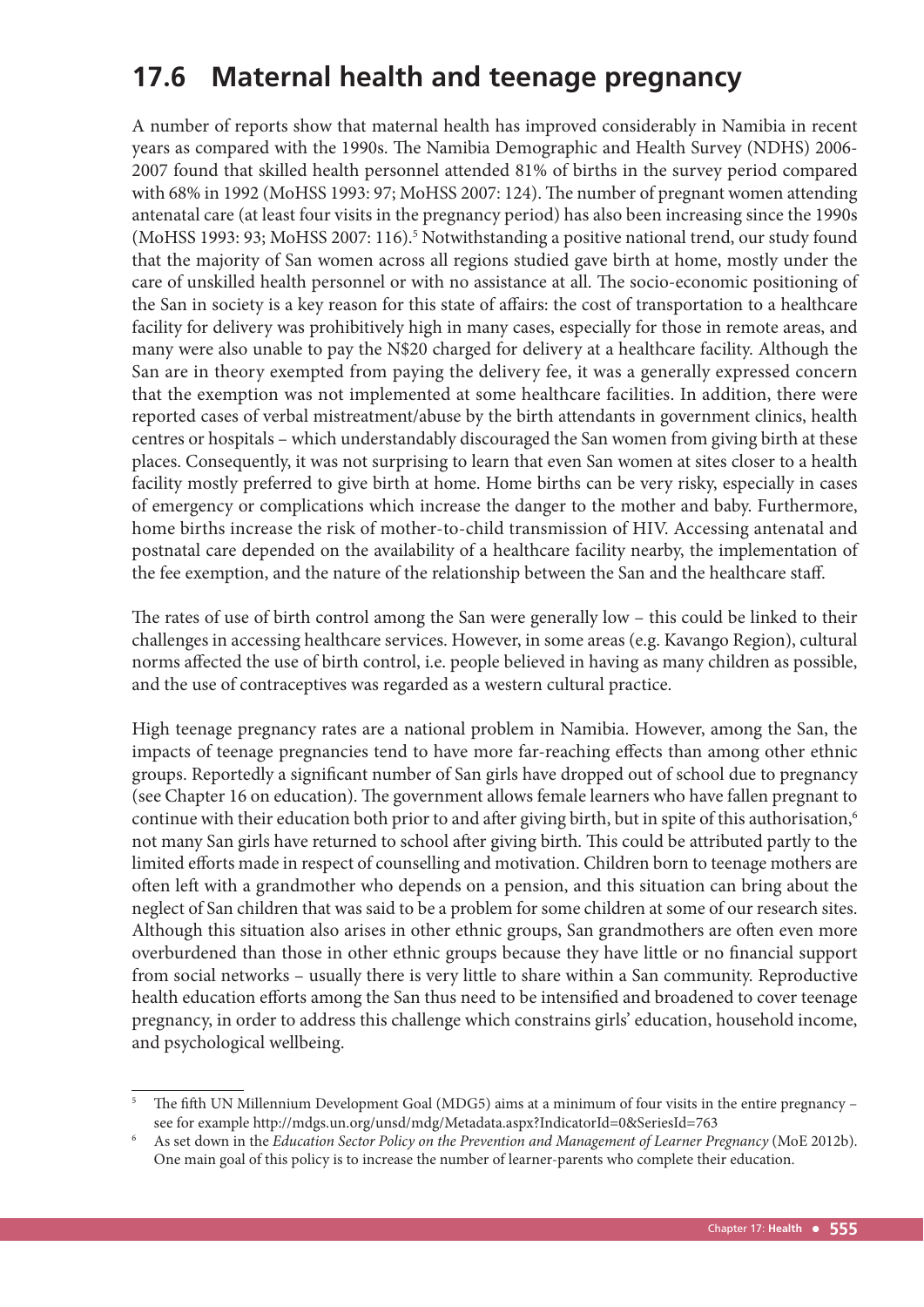### **17.7 Water and sanitation**

Poor water and sanitation conditions, and the spread of diseases that such conditions can cause, undermine people's inherent dignity and thus the realisation of the dignified life envisaged by the **International Covenant on Economic, Social and Cultural Rights** (ICESCR). The right to water and sanitation is explicitly recognised internationally through **UN General Assembly Resolution 64/292 of 2010, "The human right to water and sanitation"**, which commits governments to put measures in place and to use the maximum resources available to ensure "safe, clean, accessible and affordable drinking water and sanitation for all" (UNGA, A/RES/64/292, July 2010). Namibia has put great efforts into improving access to water and sanitation through government institutions such as NamWater, local authorities and the Ministry of Agriculture, Water and Forestry's Directorate of Water Supply and Sanitation Coordination (DWSSC). Recent statistics show that 80% of all Namibians – 98% of the urban population and 63% of the rural population – have access to safe water. Those in rural areas who do not have access to a supply of safe water rely on rivers, streams and unprotected wells. These statistics also show that 74% of rural households have no access to toilet facilities, and where there is a pit latrine, there is a high share ratio (Namibia Statistics Agency 2012: 77). People living in urban informal settlements also have no access to sanitation facilities.

The rural areas where the majority of the San live are serviced by the DWSSC and most have at least a communal water supply – boreholes, closed and open wells, open canals, earth dams, and piped water (supplied by NamWater). Our study found that access to safe water varied from site to site, depending on a number of factors, but mainly the distance to the water point and the levies charged by the water point committee (WPC). Areas with external support (e.g. resettlement projects) had boreholes and treated closed wells, some of which were operated by a hand-pump and some by diesel-engine pumps, and most of these water points were within walking distance of the site, i.e. within 1 km. At some of our research sites, even though safe water was available from sources managed through community-based institutions, many San alleged that they could not afford the levy charged (which varies from one WPC to the next). In such areas they opted to use unsafe water sources such as open untreated wells and canals, which rendered them vulnerable to water-bourne diseases. San participants in our FGDs in Omundaungilo (Ohangwena Region) reported that they preferred to use the unsafe water in open earth ponds because it had a better taste than the NRCStreated water in the hand-pump-operated well.

Sanitation facilities were usually lacking in the areas where the San live – but this is a problem for many other rural and urban informal settlement populations. Ouholamu in Ohangwena Region had pit latrines, but these were in poor condition and thus were seldom used. The hygiene of the San households was generally poor compared to that of their neighbouring communities' households, except at sites in Omusati Region and a few other places. Overall, poor living conditions – marked by inadequate housing and overcrowding – are a key factor that undermines hygiene for the San. Poor hygiene was also attributed to the San's inability to buy soap and other cleaning products; the little cash income that San families managed to raise was spent instead on priority items such as food – and perhaps alcohol, which the San in some areas regarded as an alternative to food.

### **17.8 Malnutrition**

On the whole, the San in Namibia frequently lack sufficient food (see Chapter 14), thus a high prevalence of malnutrition might be expected. It cannot be overemphasised that food insecurity among the San is closely linked to the social, economic and cultural disruption that resulted from their loss of land rights and access to land and related resources (Anaya 2013: 7).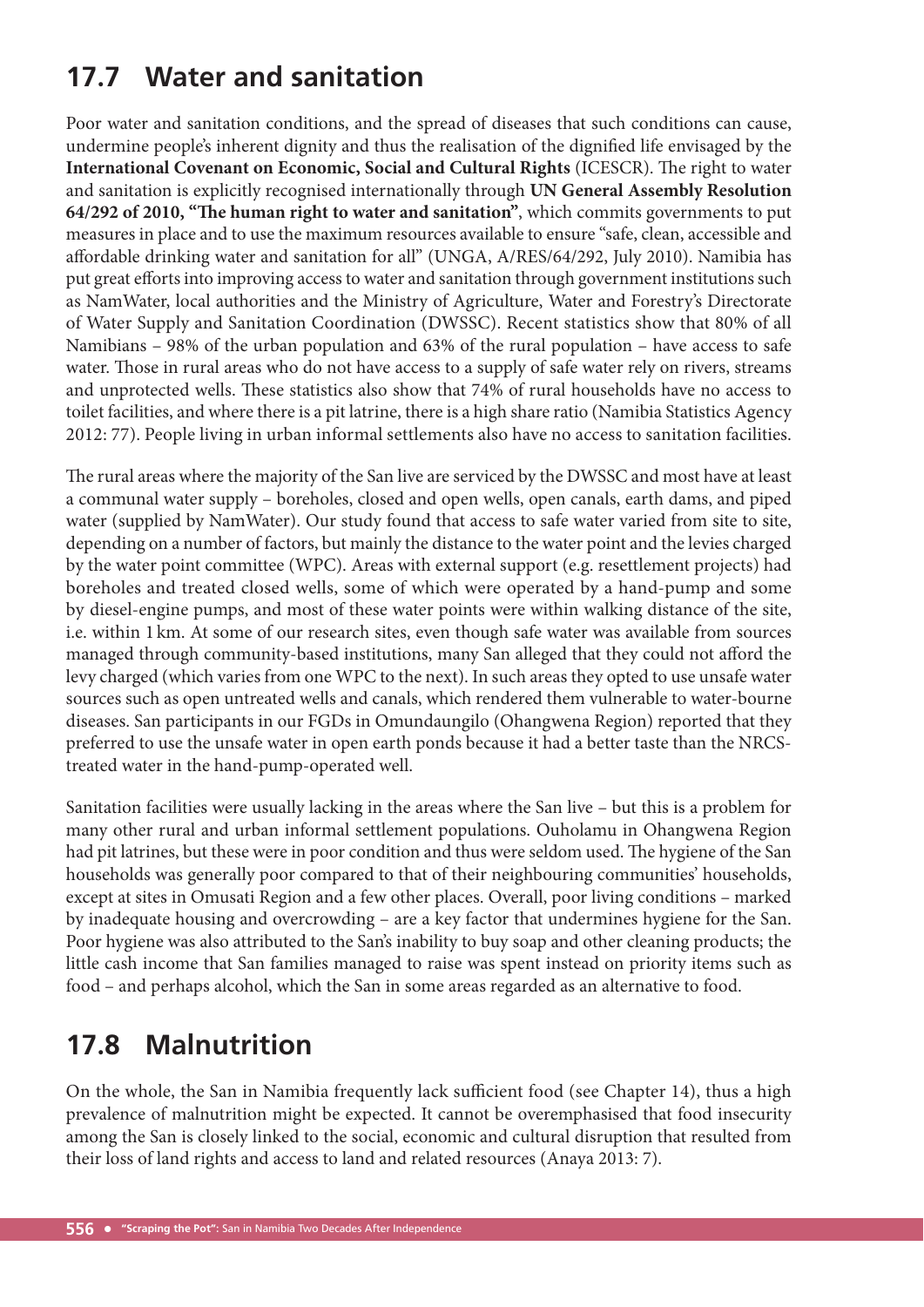San access to nutritious bushfood through traditional hunting and gathering is now virtually impossible in many areas, and the resultant changed livelihoods patterns have altered their dietary intake over time. Surviving in the mainstream economy has proved enormously difficult for the San, and the livelihood strategies available to them have proved incapable of meeting their nutritional needs (Suzman 2001b: 119). The government has made attempts to integrate the San into Namibia's food-crop production system, but the results of these attempts have been far below expectation due to structural and cultural challenges. In general, hunger and undernourishment have been significant distinguishing features of poverty among the San, as a consequence of their limited access to either a cash income or a regular source of food. Our study found the picture to be better only at sites in Omusati Region. The diets of the vast majority of our FGD participants were limited in both adequacy and variety. A study in Drimiopsis and Skoonheid (Omaheke Region) in 2009 also revealed a limited diet among both San communities, which arose from the limited variety of food consumed throughout the year (Bufford et al. 2009). Like Bufford et al. (2009: 36-37), we found the average San person's diet to be limited to maize-meal with just a few supplementary foodstuffs. As this diet does not provide essential nutrients, it renders the San susceptible to illness or a worsening of existing illnesses (e.g. TB and HIV/AIDS). We found that the frequency of food intake varied from one household to another, but most people ate only one or two meals a day.

Although we did not undertake epidemiological surveys as part of this study, we saw commonly recognised signs of malnutrition (e.g. pot bellies) at some sites, especially among children. As a short-term solution to the challenge of hunger and malnutrition, the government provides a laudable intervention in the form of food aid. However, as Anaya observed, "food aid [was] often unreliable and insufficient, leading to situations of persistent hunger among San communities, which compromises their immune systems and their ability to resist disease" (Anaya 2013: 17). Therefore, the San remain highly susceptible to health problems stemming from malnutrition or even starvation, such as stunted growth and the compromised neurological development of children. Addressing food sufficiency among the San is a fundamental public health concern that should move beyond the 'quick fix' of food subsidies.

### **17.9 Alcohol use**

The issue of excessive use of alcohol among the San and its consequences in Namibia and other countries in southern Africa is widely documented. Nyang'ori et al. (2006: 1943) and Suzman (2001b: 116) related that induced poverty has led to extensive alcohol consumption (as is also seen in other displaced aboriginal communities elsewhere in the world). Excessive alcohol use by the San was observed and reported throughout our research, and especially in areas where livelihoods were extremely difficult to maintain (see also Suzman 2001b: 116). For example, !Xun living in parts of Ohangwena Region, and other San groups living on the peripheries of urban settlements (e.g. in Kanaan neighbourhood in Epako, Omaheke Region, and at Makaravan informal settlement in Katima Mulilo, Caprivi Region) were more addicted to alcohol than the San in Omusati Region, whose livelihood opportunities were better. In many extremely poverty-stricken San populations, alcohol was regarded as an alternative means to alleviate hunger in the absence of food (see also Nyang'ori et al. 2006: 1943). In general the San consumed locally brewed alcohol (*otombo* or *okanyatau*), which was cheap and generally made by non-San people (except in a few isolated cases in Omusati Region where San women also owned *otombo* and *okanyatau* shebeens). The impacts of alcohol among the San included bodily harm as well as social problems. Much as excessive alcohol consumption among the San has been influenced by poverty, it also creates conditions for deprivation, thus it locks many San into a poverty cycle, and indeed, at many research sites, alcohol consumption was identified as one of the factors that made 'poor' people 'very poor'. Household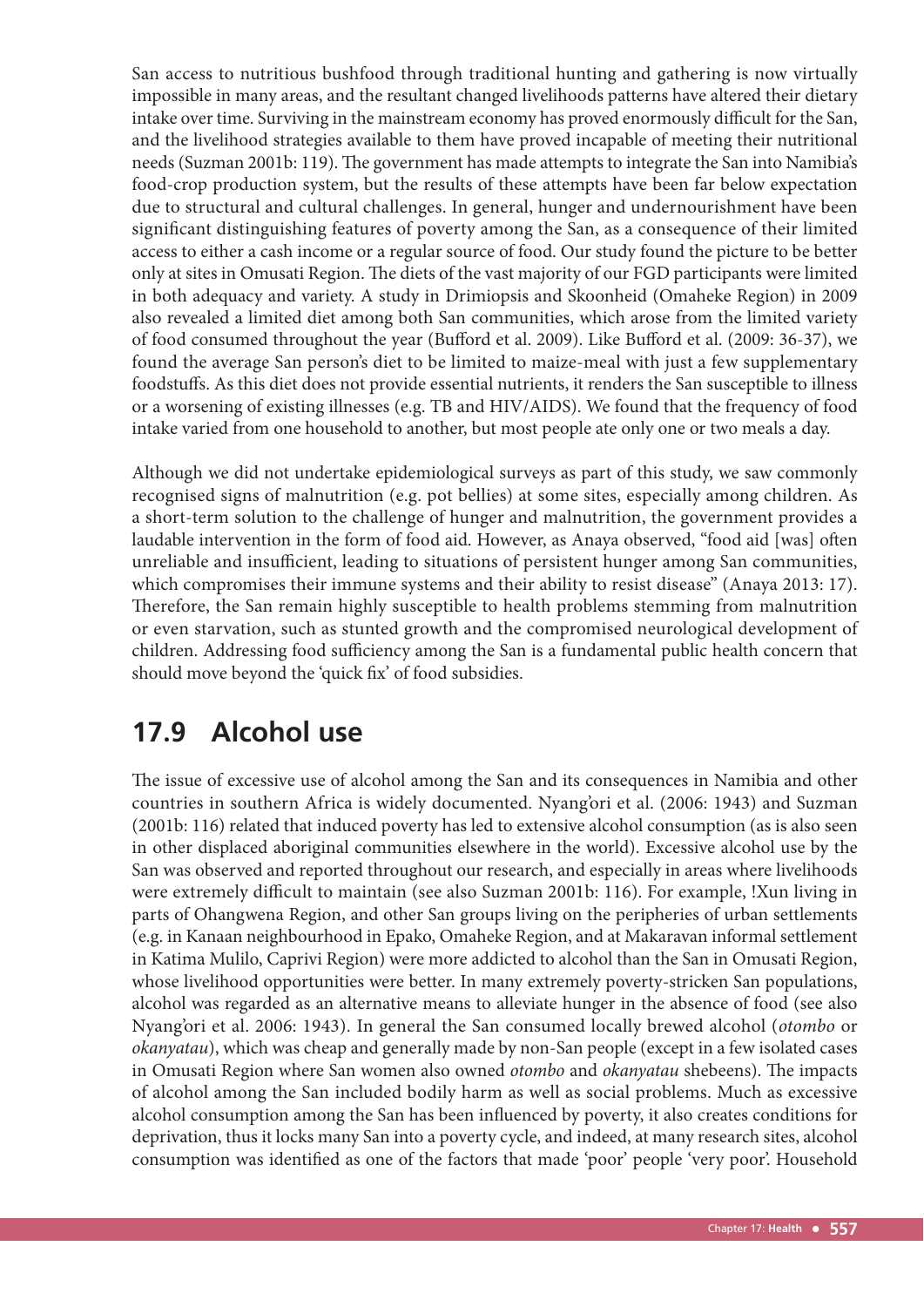labour input into livelihood maintenance was adversely affected by alcohol consumption in many areas, but especially in Ohangwena Region. For example, people were reported and observed to be spending the better part of the day drinking in shebeens, and in some instances piecework was remunerated with alcohol*,* which deprived households of income. FGD participants also reported cases of deaths which were attributed to excessive alcohol consumption. Violence among the San was widely linked to alcohol abuse; this was reported at many of our research sites and also by Sylvain (2006). Domestic violence related to alcohol abuse was reported to be rampant at all of our research sites. Nyang'ori et al. (2006) linked alcohol-induced violence in San households to genderbased violence which in turn relates to marginalisation and historical injustice:

"Deprived of their traditional livelihoods and forced into resettlement camps, San women have gradually lost their traditionally equal status with men. Excessive alcohol consumption plays a major part in a rise in gender violence, a trend which … is an increasing problem among young people." (Nyang'ori et al. 2006: 1943)

Many healthcare workers interviewed for our study contended that drinking and smoking elevated the risk of TB infection and curtailed its treatment efficacy among the San. This could have farreaching implications for the development of the multi-drug-resistant strain of TB, which is a health problem not only in Namibia but globally. Alcohol abuse among the San – and its probable effects on sexual behaviours – was also reportedly creating the social conditions for the spread of HIV/AIDS, which, as discussed earlier, has increased in the last decade among the San in Namibia. The San in Ohangwena Region were by and large observed to be the most affected by alcohol abuse, and a worrying development in this regard was the manner in which most of the San children were exposed to alcohol consumption. We observed at various research sites in all of the study regions, except Omusati, that many San parents took their children (including some under five years of age) to shebeens where they gave them alcohol 'to ward off hunger'. Thus for many San children, longterm damaging effects might be expected - not only impaired neurological development, but also negative social effects, such as low school enrolment and attendance, and the early development of addiction. In Omusati, reports and observations of children drinking alcohol were rare, if not altogether absent.

### **17.10 Support from NGOs and other external groups**

The role that NGOs play in supplementing government (i.e. MoHSS) efforts to improve the health of the San is crucial, but varies across and within the regions. It should be noted that most NGOs support the entire population of the area(s) that they cover, providing a wide raft of support services: public health education on HIV/AIDS, TB and malaria; water and sanitation services; provision of equipment and supplies; and training of community health workers.

#### **17.10.1 Namibia Red Cross Society (NRCS)**

The NRCS works in the areas of HIV/AIDS, community TB care, malaria, first aid, water and sanitation, and hygiene promotion.<sup>7</sup> Among the regions covered in this San Study, the NRCS runs projects in Kunene, Ohangwena, Oshikoto, Kavango, Caprivi, Otjozondjupa and (to a limited extent) Omusati. In selected areas the NRCS has trained volunteer community health promoters who assist TB patients with adhering to their treatment regimens. The NRCS also treated wells in selected areas in Ohangwena to increase the safety of the drinking water. Unfortunately most of the

<sup>7</sup> See http://www.redcross.org.na/aboutus.php?id=22&title=Health%20and%20care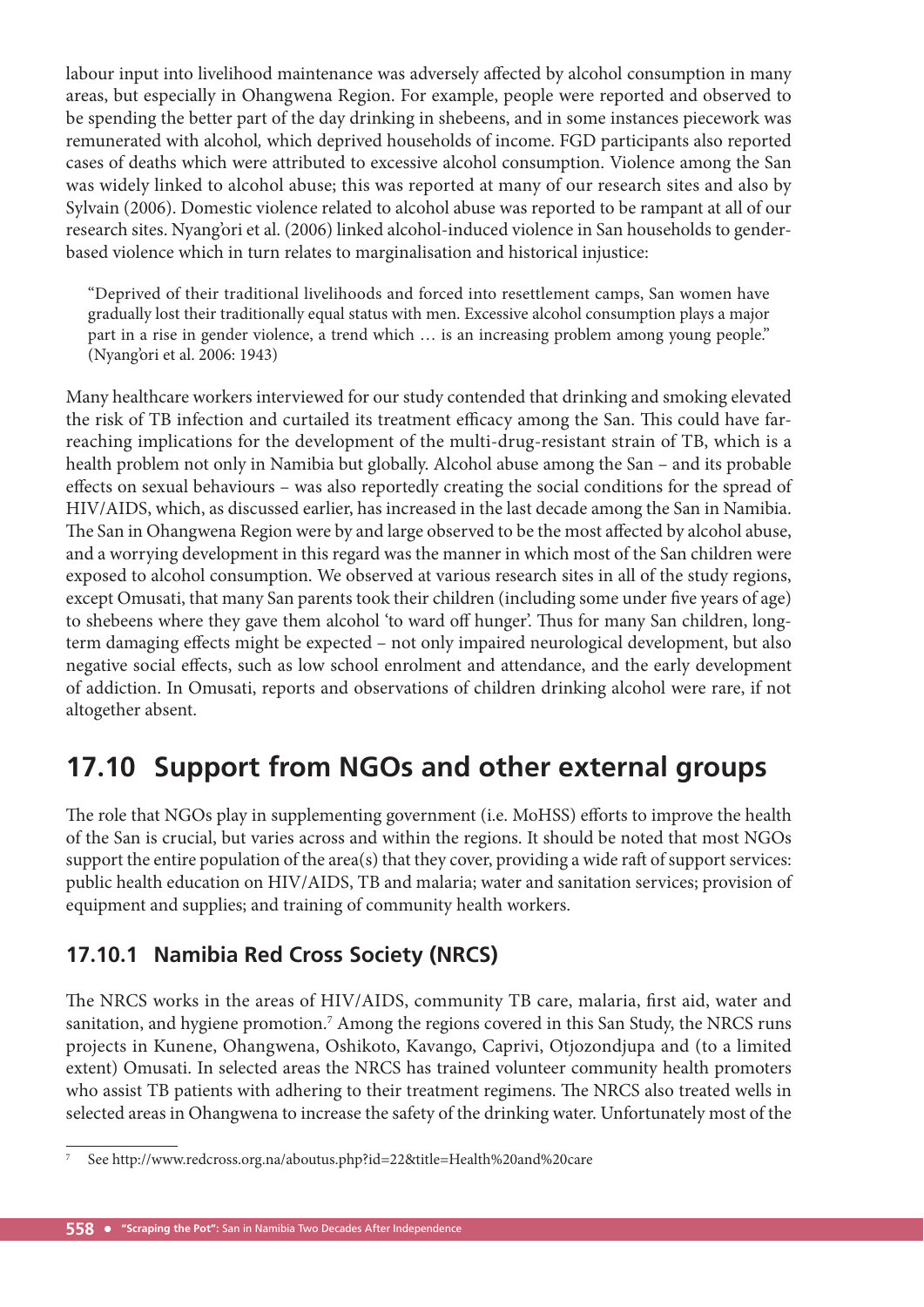NRCS's work has been affected by declining funding, resulting in the cessation of certain activities such as community public health promotion and home-based care for people with HIV/AIDS.

#### **17.10.2 Health Poverty Action (HPA) / Health Unlimited**

Health Unlimited – known as Health Poverty Action (HPA) at the time of our field research – has run projects in Epako informal settlement in Gobabis, Omaheke Region, and in Tsumkwe District in Otjozondjupa Region. In the past, Health Unlimited – in partnership with the MoHSS – trained community-based resource persons (CBRPs) who handled home-based health care, and traditional birth attendants (TBAs), especially in Omaheke. The aims of the CBRPs project were to improve access to healthcare services in remote areas located far away from clinics, and to enhance communication between the local health service providers and the San communities. Since 2006, Health Unlimited has run a project aimed at improving San adolescent sexual and reproductive health in the remote areas of Omaheke and Otjozondjupa. This project trains village health committee representatives, teachers and peer counsellors to encourage discussion in the local community on adolescent health, HIV/AIDS and other STIs.<sup>8</sup>

#### **17.10.3 Other NGOs**

Other NGOs that provide health support to the San include Total Control of the Epidemic (TCE) and Catholic Aids Action (CAA). TCE provides support in respect of HIV testing and condom distribution. CAA trains community health workers to assist community members with various health matters, assists with referrals, and provides HIV counselling and testing services.

#### **17.10.4 Volunteer groups and individuals**

Apart from these NGOs, there are voluntary groups and individuals running health programmes in some areas where the San live. Most of these group and individual volunteers are qualified medical practitioners. Examples are Dr De Kok who runs a charitable private clinic at Skoonheid Resettlement Project in Omaheke Region under the San Alive crafts project, and the N/a'an ku sê Foundation which operates the Lifeline Clinic project at Epukiro in Omaheke. The Lifeline Clinic provides primary healthcare services to about 3 500 patients per year, 40% of whom are infants and children.<sup>9</sup> This clinic also occasionally provides public health education to the San children at Skoonheid, and transports patients with serious medical conditions to Gobabis State Hospital (about 120 km from Epukiro).

Despite the fact that each of the NGOs and support groups and individuals provided much-needed assistance to the San communities – even though not specifically targeting the San in some cases – there appeared to be a woeful lack of coordination between them, and this situation undermined the formation of synergies and the sharing of experiences and resources. Furthermore, there was very little evidence that the NGOs and support groups sought to tap into the community members' knowledge of indigenous/traditional healthcare and medicine (where such knowledge existed). Dwindling donor funding opportunities are already hampering the crucial role that NGOs play in promoting the right to health among the San.

See www.healthpovertyaction.org/where-we-work/africa/namibia/treating-and-preventing-tb-in-remote-namibiancommunities.

<sup>9</sup> See www.naankuse.com/naankuse-lifeline-clinic.html.